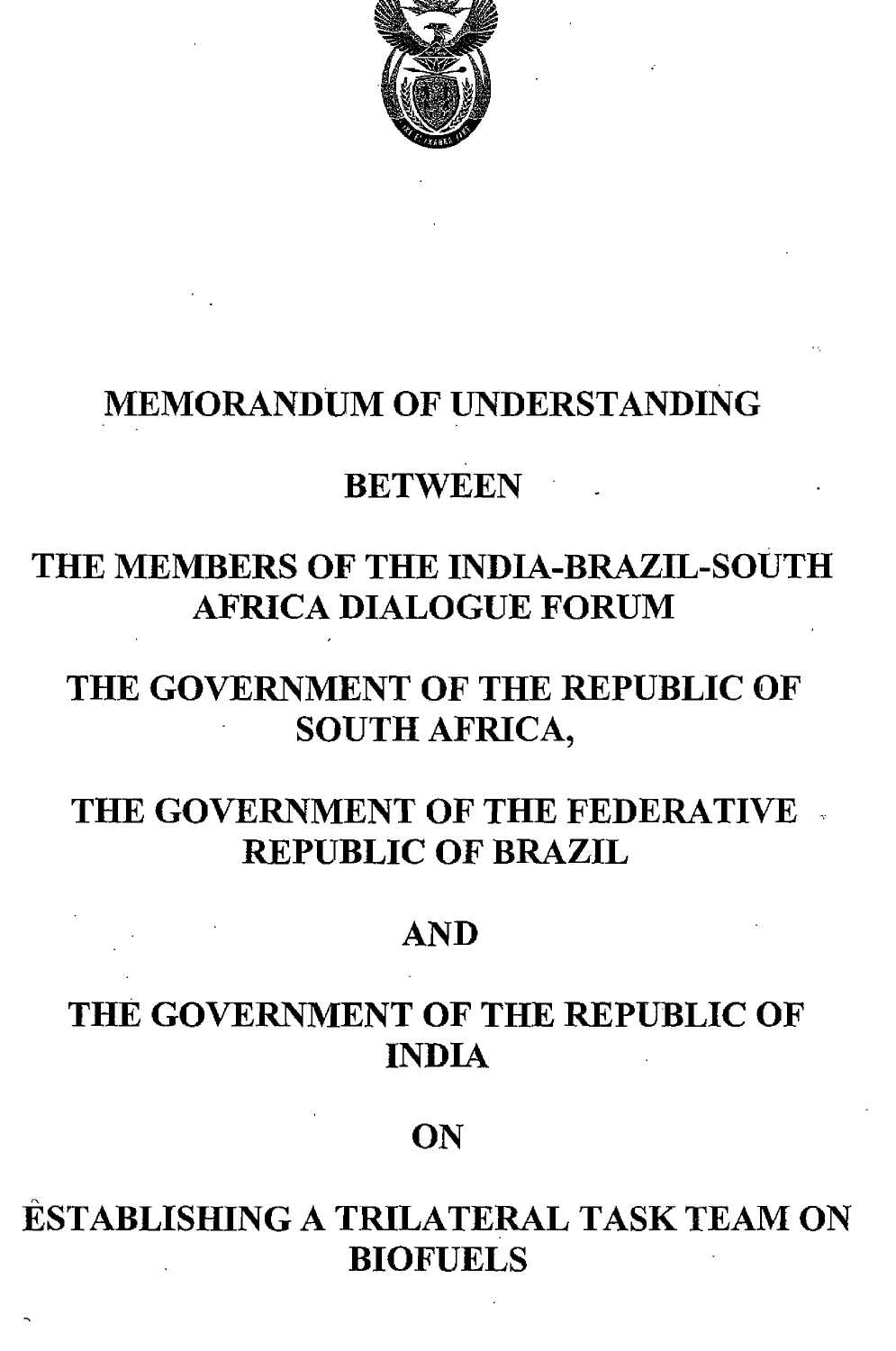The Government of the Republic of South Africa, the Government of the Federative Republic of Brazil and the Government of the Republic of India (hereinafter referred to as "the Parties")

**TAKING** into account the creatiqn, in 2003, of the India-Brazil-South Africa (IBSA) Trilateral Forum as a high-level mechanism for political consultation and co-ordination as well as to improve economic relations among the Parties;

**TAKING** into account the need for the strengthening of South-South cooperation and in strategic *v* areas, including energy;

**RECOGNIZING** the common interests shared by the Parties on the development of safe,  $\sqrt{ }$ renewable, and environmentally sustainable energy sources;

**CONSIDERING** that in the 2004 Plan of Action the Parties committed themselves to intensify the existing dialogues and promote joint cooperation in selected areas of the energy sector, including biofuels(ethanol and biodiesel);

**BUILDING** upon the bilateral instruments on biofuels cooperation signed by the Parties, such as the Memorandum of Understanding on technological cooperation on ethanol blending in transportation fuels between India and Brazil, signed in 2002;

DESIRING to expand biofuels production and consumption worldwide with a view to establish a world market for biofuels, in particular ethanol and biodiesel;

**RECOGNIZING** the accruing benefits for the environment and the development of rural communities derived from the use of alternative sources of energy such as biofuels;

**CONSIDERING** the strategic importance of a South-South partnership in the field of biofuels, in particular with regard to ethanol, biodiesel and related technologies;

Have decided the following:

### **ARTICLE 1 THE ESTABLISHMENT OF A TASK TEAM**

- 1) The'Parties shall, on the basis of mutual benefit, equality and reciprocity, establish a Task Team to explore the possibilities for cooperation in the field of biofuels and its technologies, in accordance with their national priorities. The Task Team shall work under the aegis of IBSA Working Group on Energy.
- 2) Each Party shall designate a Focal Point and shall inform the other Parties through the diplomatic channels. The composition of the Task Team may include: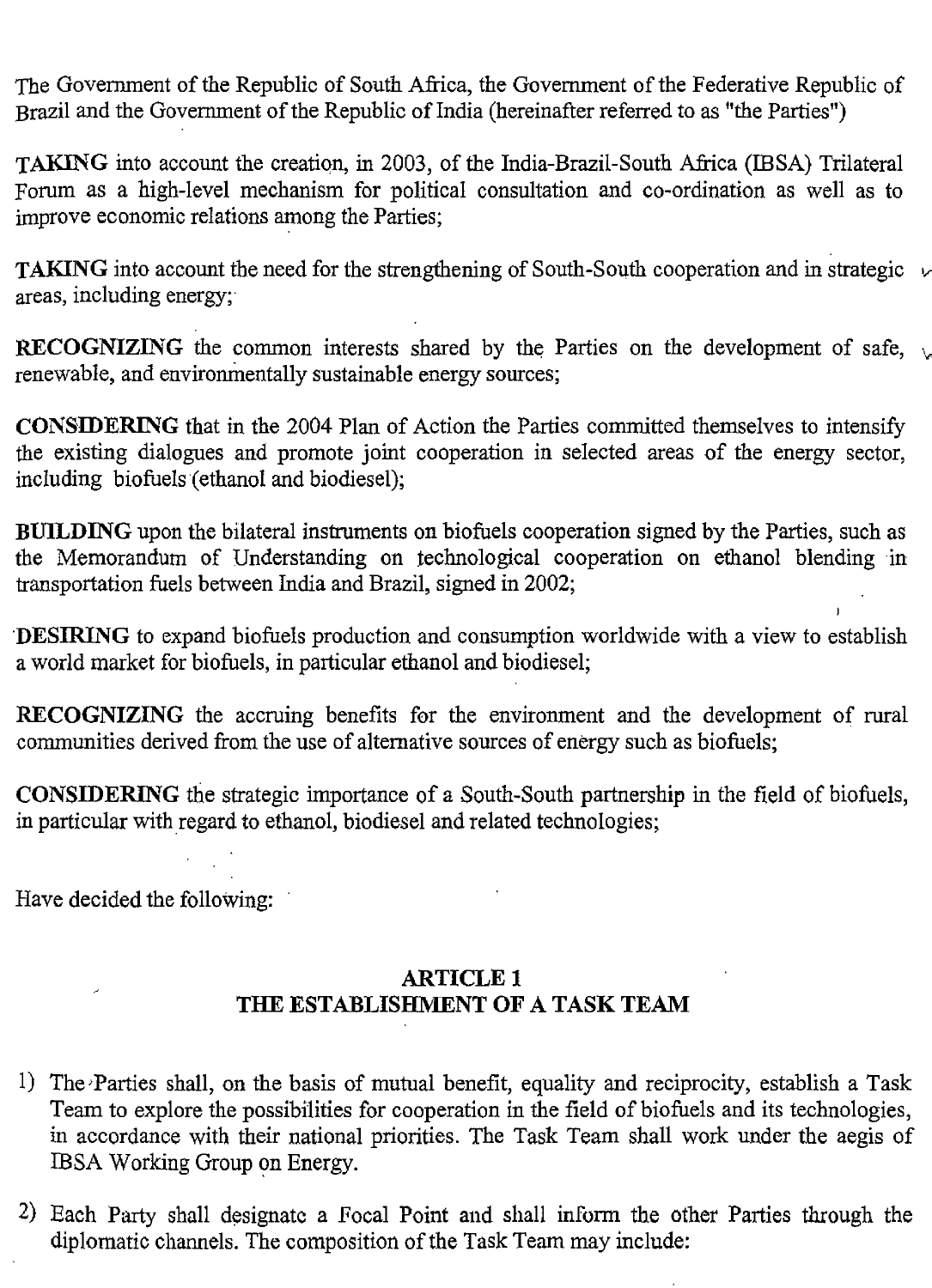- a) for the Federal Republic of Brazil, the Ministry of External Relations, the Ministry of Agriculture, Livestock, and Food Supply, the Ministry of Mines and Energy, the Ministry of Science and Technology, and the Ministry of Development, Industry and Trade;
- b) for the Republic of India, the Ministry of Non-Conventional Energy Sources, the Ministry of Power, Ministry of Petroleum & Natural Gas, -the Ministry of Agriculture, the Ministry of Rural Development and the Ministry of Science and Technology; and
- c) for the Republic of South Africa; the Department of Minerals and Energy, the Department of Foreign Affairs, the Department of Science and Technology, the Department of Agriculture, and the Department of Trade and Industry
- 3) Other Government agencies may participate, if deemed appropriate by the Parties.

### ARTICLE 2 FOCUS AREAS

The Task Team referred to in Article 1 shall:

- (a) facilitate technology transfer and promotion of biofuels production and consumption with a view to establish a world market for biofuels, in particular ethanol and bio-diesel;
- (b) promote compatible frameworks for biofuels production, use, distribution and marketing;
- (c) develop technical cooperation programs, including downstream operational aspects (transport, storage, blending, and distribution) of ethanol and biodiesel;
- (d) share information on policy making aspects and technology development for bio-fuels including the creation of a market;
- (e) promote capacity building on all aspects of sustainable biofuels production including environmental impact assessment, land use, plant configuration, use of by-products, disposal and waste recycling, distribution infrastructure, logistics, etc;
- . (1) promote ethanol trading in major commodity market places worldwide;
- (g) foster joint programs of research on the production and use of biofuels; and
- $(h)$  promote exchange of information among the Parties on the design of automobile engines for promoting the use of bio-fuels.